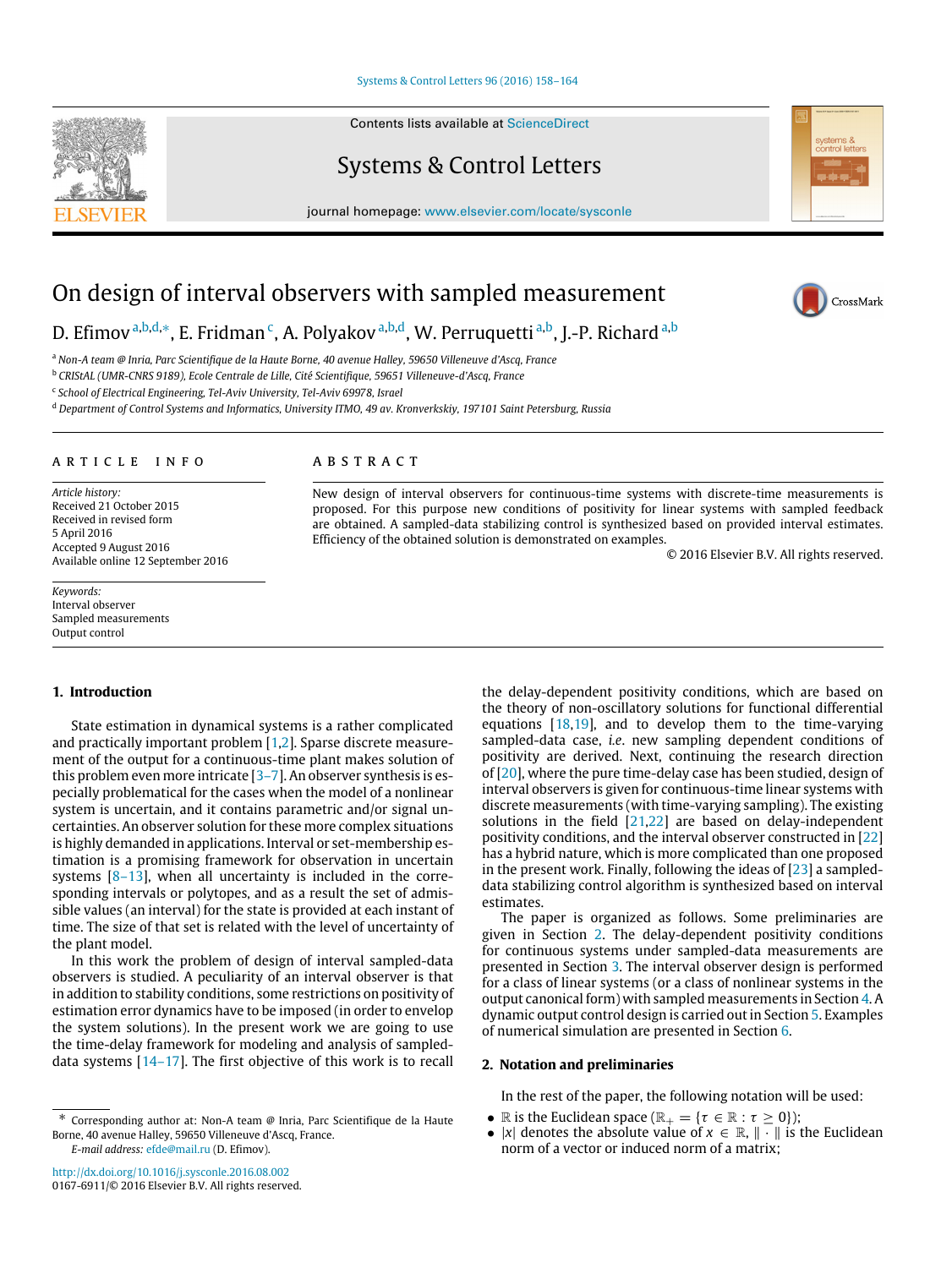- for a Lebesgue measurable and locally essentially bounded input  $u : \mathbb{R}_+ \to \mathbb{R}^p$  the symbol  $||u||_{[t_0,t_1]}$  denotes its  $L_\infty$  norm  $||u||_{[t_0,t_1)}$  = ess sup<sub>*t*∈[*t*<sub>0</sub>,*t*<sub>1</sub></sub>)  $||u(t)||$ , or simply  $||u||$  if *t*<sub>0</sub> = 0 and  $t_1 = +\infty$ , the set of all such inputs with the property  $||u|| < \infty$ will be denoted as  $\mathcal{L}_{\infty}^p$ ;<br>
■ for a matrix *A* ∈  $\mathbb{R}^{n \times n}$  the vector of its eigenvalues is denoted as
- λ(*A*);
- $I_n$  and  $O_{n \times m}$  denote the identity and zero matrices of dimensions  $n \times n$  and  $n \times m$  respectively;
- $a \mathcal{R} b$  corresponds to an elementwise relation  $\mathcal{R}$  (*a* and *b* are vectors or matrices): for example  $a < b$  (vectors) means  $\forall i$  :  $a_i < b_i$ ;
- for a symmetric matrix  $\gamma$ , the relation  $\gamma \prec 0$  ( $\gamma \prec 0$ ) means that the matrix is negative (semi) definite.

## *2.1. Interval bounds*

 $G$ iven a matrix  $A \in \mathbb{R}^{m \times n}$  define  $A^+ = \max\{0, A\}$ ,  $A^- = A^+ - A$ and  $|A| = A^+ + A^-$ . Let  $x \in \mathbb{R}^n$  be a vector variable,  $x \le x \le \bar{x}$  for some  $\underline{x}$ ,  $\overline{x} \in \mathbb{R}^n$ , and  $A \in \mathbb{R}^{m \times n}$  be a constant matrix, then [\[24\]](#page-6-11):

 $A^{+}x - A^{-}\overline{x} \leq Ax \leq A^{+}\overline{x} - A^{-}$ *x*. (1) A matrix  $A \in \mathbb{R}^{n \times n}$  is called Metzler if  $A_{i,j} \geq 0$  for all  $1 \leq i \neq j \leq n$ .

## *2.2. Delay-dependent positivity*

Consider a scalar time-varying linear system with time-varying delays [\[18\]](#page-6-5):

$$
\dot{x}(t) = a_0(t)x[g(t)] - a_1(t)x[h(t)] + b(t),
$$
\n(2)

$$
x(\theta) = 0 \quad \text{for } \theta < 0, \ x(0) \in \mathbb{R}, \tag{3}
$$

where  $a_0 \in \mathcal{L}_{\infty}, a_1 \in \mathcal{L}_{\infty}, b \in \mathcal{L}_{\infty}, h(t) - t \in \mathcal{L}_{\infty}, g(t) - t \in \mathcal{L}_{\infty}$ and  $h(t) \leq g(t) \leq t$  for all  $t \geq 0$ . For the system [\(2\)](#page-1-1) the initial con-dition in [\(3\)](#page-1-2) is, in general, not a continuous function (if  $x(0) \neq 0$ ).

The following result proposes delay-independent positivity conditions.

<span id="page-1-8"></span>**Lemma 1** (*[\[18,](#page-6-5) Corollary 15.7]*). *Let*  $0 \le a_1(t) \le a_0(t)$  *for all*  $t \ge 0$ *. If*  $x(0) \ge 0$  *and*  $b(t) \ge 0$  *for all*  $t \ge 0$ *, then the corresponding solution of* [\(2\)](#page-1-1), [\(3\)](#page-1-2)  $x(t) \ge 0$  *for all t*  $\ge 0$ *.* 

Recall that in this case positivity is guaranteed for ''discontinuous'' initial conditions. The peculiarity of the condition  $0 < a_1(t) <$  $a<sub>0</sub>(t)$  is that it may correspond to an unstable system [\(2\).](#page-1-1) In order to overcome this issue, delay-dependent conditions can be introduced.

<span id="page-1-3"></span>**Lemma 2** ([\[18,](#page-6-5) Corollary 15.9]). Let  $0 \le \frac{1}{e} a_0(t) \le a_1(t)$  for all  $t \ge 0$ *and*

$$
\sup_{t\in\mathbb{R}_+}\int_{h(t)}^t\left[a_1(\xi)-\frac{1}{e}a_0(\xi)\right]d\xi<\frac{1}{e},
$$

*where e* = exp(1)*.* If  $x(0) \ge 0$  *and*  $b(t) \ge 0$  *for all*  $t \ge 0$ *, then*  $x(t) \ge 0$  *for all t*  $\ge 0$  *in* [\(2\)](#page-1-1), [\(3\)](#page-1-2)*.* 

These lemmas describe positivity conditions for a scalar system, they can also be extended to a *n*-dimensional system.

# **Corollary 1** (*[\[20\]](#page-6-7)*)**.** *The system*

*for all*  $1 < i < n$ .

$$
\dot{x}(t) = A_0 x(t) - A_1 x(t - \tau(t)) + b(t), \quad t \ge 0,
$$

 $where x(t) \in \mathbb{R}^n$ ,  $\tau : \mathbb{R}_+ \to [-\overline{\tau}, 0]$  and  $b : \mathbb{R}_+ \to \mathbb{R}_+^n$  are Lebesgue *measurable functions of time,*  $\overline{\tau} \in \mathbb{R}_+$ *, with initial conditions* 

$$
x(\theta) = 0 \quad \text{for } -\overline{\tau} \leq \theta < 0, \ x(0) \in \mathbb{R}^n_+,
$$

*is positive (i.e.*  $x(t) \ge 0$  *for all t*  $\ge 0$ *) if*  $-A_1$  *is Metzler,*  $A_0 \ge 0$ *, and*  $0 \le (A_0)_{i,i} \le e(A_1)_{i,i} < (A_0)_{i,i} + \overline{\tau}^{-1}$ 

## <span id="page-1-0"></span>**3. Positivity of sampled systems**

<span id="page-1-5"></span><span id="page-1-4"></span>Consider a time-invariant version of [\(2\):](#page-1-1)

$$
a_0(t) = a_0, \qquad a_1(t) = a_1, \qquad g(t) = t,\tag{4}
$$

$$
h(t) = t_k \quad \forall t \in [t_k, t_{k+1}),
$$
  
\n
$$
t_{k+1} = t_k + T_k, \quad k \ge 0, \quad t_0 = 0,
$$
\n(5)

where  $0 < T_k \leq \overline{T}$  is a time-varying sampling rate. Then [Lemma 2](#page-1-3) admits the following corollary.

<span id="page-1-6"></span>**Corollary 2.** *For* [\(4\)](#page-1-4), [\(5\)](#page-1-5) *let*  $0 \le a_0 \le ea_1 < a_0 + \overline{T}^{-1}$ *. If*  $x(0) \ge 0$ *and b*(*t*)  $\geq$  0 *for all t*  $\geq$  0*, then the corresponding solution of* [\(2\)–\(5\)](#page-1-1)  $x(t) > 0$  *for all t*  $> 0$ *.* 

However, as we can see from the result given below, the conditions of [Corollary 2](#page-1-6) are very conservative:

<span id="page-1-7"></span>**Lemma 3.** *Consider the system* [\(2\)](#page-1-1)*,* [\(4\)](#page-1-4)*,* [\(5\)](#page-1-5) *with*  $x(0) > 0$  *and*  $b(t) > 0$ 0 for all  $t \geq 0$ , then  $x(t) \geq 0$  for all  $t \geq 0$  provided that one of the *following conditions is satisfied:*

(i)  $a_1 \leq 0$ ; (ii)  $a_0 \ge a_1 > 0$ ; (iii)  $a_1 > 0$ ,  $a_1 > a_0$ ,  $\overline{T} \leq \frac{1}{a_0} \ln \frac{a_1}{a_1 - a_0}$ .

Note that

$$
\lim_{a_0 \to 0} \frac{1}{a_0} \ln \frac{a_1}{a_1 - a_0} = \frac{1}{a_1},
$$

<span id="page-1-1"></span>then condition (iii) for  $a_0 = 0$  reads:  $a_1 > 0$  and  $\overline{T} \le a_1^{-1}$ .

<span id="page-1-2"></span>**Proof.** Such a system for  $t \in [t_k, t_{k+1})$  for any  $k \ge 0$  has solution:

$$
x(t) = e^{a_0(t-t_k)}x(t_k) + \int_{t_k}^t e^{a_0(t-s)}[b(s) - a_1x(t_k)]ds
$$

and for any  $b(t) \geq 0$  the integral  $\int_{t_k}^t e^{a_0(t-s)} b(s) ds$  is always positive, then in order to identify the conditions of positivity of the solutions the worst case  $b(t) = 0$  for  $t \ge 0$  has to be analyzed. For this case and for  $t \in [t_k, t_{k+1})$ , if  $a_0 \neq 0$  we obtain

$$
x(t) = \left[ \left( 1 - \frac{a_1}{a_0} \right) e^{a_0(t - t_k)} + \frac{a_1}{a_0} \right] x(t_k),
$$

and for  $a_0 = 0$ ,

$$
x(t) = [1 - a_1(t - t_k)]x(t_k).
$$

Therefore, for  $x(t_k) \geq 0$  the solutions are positive if  $\left(1 - \frac{a_1}{a_0}\right) e^{a_0(t-t_k)}$  $+\frac{a_1}{a_0}\geq 0$ , which is true for  $(a_0\neq 0)$ 

$$
a_1 \le 0 \quad \text{or} \quad a_0 \ge a_1 > 0 \quad \text{or} \quad a_1 > 0, \ a_1 > a_0,
$$
  

$$
\overline{T} \le \frac{1}{a_0} \ln \frac{a_1}{a_1 - a_0},
$$
  
or 
$$
1 - a_1(t - t_k) \ge 0 \text{ that is satisfied for } (a_0 = 0)
$$

 $a_1 \le 0$  or  $a_1 > 0$ ,  $\overline{T} \le a_1^{-1}$ .

Using L'Hôpital's rule we derive

$$
\lim_{a_0 \to 0} \frac{1}{a_0} \ln \frac{a_1}{a_1 - a_0} = \lim_{a_0 \to 0} \frac{\ln \frac{a_1}{a_1 - a_0}}{a_0} = \lim_{a_0 \to 0} \frac{\frac{1}{a_1 - a_0}}{1} = \frac{1}{a_1},
$$

then the stated delay-dependent positivity conditions follow (the case for  $a_0 \neq 0$  includes  $a_0 = 0$ ).  $\Box$ 

Note that the result of [Lemma 3](#page-1-7) deals only with positivity of the solutions, but not with stability, and the case of [Lemma 1](#page-1-8) is completely covered. [Lemma 2](#page-1-3) deals (implicitly through non oscillatory solution behavior) with stable positive systems, then the following extension of [Lemma 3](#page-1-7) can be proposed.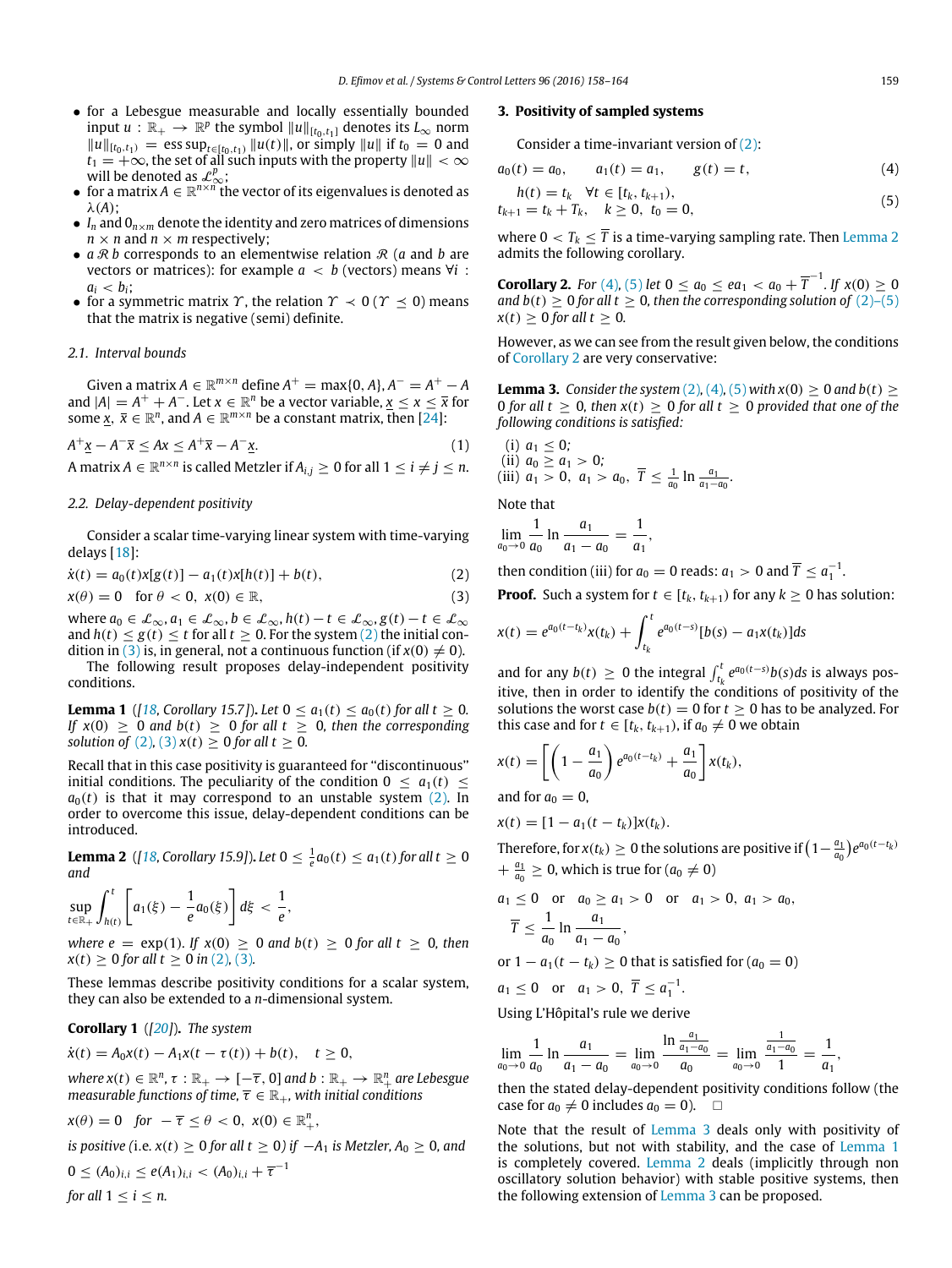<span id="page-2-2"></span>

<span id="page-2-1"></span>**Fig. 1.** Illustration for [Lemmas 3](#page-1-7) and [4.](#page-2-1)

**Lemma 4.** *Consider the system* [\(2\)](#page-1-1)*,* [\(4\)](#page-1-4)*,* [\(5\)](#page-1-5) *with*  $x(0) \ge 0$  *and*  $b(t) \ge 0$ 0 for all  $t \ge 0$ ,  $b \in \mathcal{L}_{\infty}^n$ , then  $x(t) \ge 0$  for all  $t \ge 0$  and  $x(t) \in \mathcal{L}_{\infty}^n$ *provided that one of the following conditions is satisfied:*

(i)  $a_0 < a_1 \leq 0$ ; (ii)  $a_1 > 0$ ,  $a_1 > a_0$ ,  $\overline{T} \leq \frac{1}{a_0} \ln \frac{a_1}{a_1 - a_0}$ .

**Proof.** From the proof of [Lemma 3,](#page-1-7) the system is stable and positive provided that  $0 \leq \left(1 - \frac{a_1}{a_0}\right)e^{a_0(t-t_k)} + \frac{a_1}{a_0} < 1$  for  $a_0 \neq 0$ and  $0 \leq 1 - a_1(t - t_k) < 1$  for  $a_0 = 0$  (for  $t > t_k$ ). The conditions of positivity for these coefficients are given in [Lemma 3,](#page-1-7) the conditions that they are less than 1 are as follows:

$$
a_1 > a_0 \neq 0
$$
 or  $a_1 > a_0 = 0$ ,  $\overline{T} \leq a_1^{-1}$ .

Combination of these conditions gives the result.  $\square$ 

An illustration for conditions of [Lemmas 3](#page-1-7) and [4](#page-2-1) is presented in [Fig. 1.](#page-2-2)

Note that the case (i) of [Lemma 4](#page-2-1) corresponds to ''delayindependent'' positivity and stability conditions, which have been already investigated in the literature [\[21](#page-6-8)[,22\]](#page-6-9). Thus, in the present work we will be more interested in the case (ii) of [Lemma 4,](#page-2-1) then the following corollary can be formulated for a *n*-dimensional linear system:

#### <span id="page-2-8"></span>**Corollary 3.** *The system*

$$
\dot{x}(t) = A_0 x(t) - A_1 x(t_k) + b(t), \quad t \in [t_k, t_{k+1}),
$$
  

$$
t_{k+1} = t_k + T_k, \quad k \ge 0, \quad t_0 = 0; \quad A_0, A_1 \in \mathbb{R}^{n \times n},
$$

 $\mathsf{where} \; \mathsf{x}(t) \; \in \; \mathbb{R}^n, \; 0 \; < \; T_k \; \leq \; \overline{T} \; \; \text{is a time-varying sampling rate}$ and  $b\,:\,\mathbb{R}_{+}\,\rightarrow\,\mathbb{R}_{+}^{n}$  is a Lebesgue measurable function, for an initial *condition*  $x$ (0) ∈  $\mathbb{R}^n_+$  *admits*  $x$ (*t*) ≥ 0 *for all t* ≥ 0 *if* −*A*<sub>1</sub> *is Metzler*,  $A_0 \geq 0$ , and

$$
0 < (A_1)_{i,i}, \quad (A_0)_{i,i} < (A_1)_{i,i} < (A_0)_{i,i} \frac{e^{(A_0)_{i,i}T}}{e^{(A_0)_{i,i}T}-1}
$$

*for all*  $1 \leq i \leq n$ *.* 

Stability conditions for this *n*-dimensional case can be found in [\[17\]](#page-6-12).

Let us show how these conditions can be used for design of interval observers.

# <span id="page-2-0"></span>**4. Interval observer design under sampled measurements**

In this section a statement of the problem is given. Next, an interval observer design is presented. And, finally, a control algorithm is synthesized based on interval estimates.

#### *4.1. Problem statement*

<span id="page-2-3"></span>Consider a linear system with sampled measurements:

$$
\dot{x}(t) = Ax(t) + Bu(t) + d(t),
$$
  
\n
$$
y(t) = Cx[h(t)] + v[h(t)],
$$
\n(6)

where  $x(t) \in \mathbb{R}^n$ ,  $h(t)$  is defined in [\(5\);](#page-1-5)  $y(t) \in \mathbb{R}^p$  is the system output available for sampled measurements with the noise  $v \in$  $\mathcal{L}_{\infty}^p$ ;  $u \in \mathbb{R}^m$  is the control,  $u \in \mathcal{L}_{\infty}^m$ ;  $d \in \mathcal{L}_{\infty}^n$  is the system disturbing input; the constant matrices *A*, *B* and *C* have appropriate dimensions. It is assumed that for given *u* and *d* the system has a unique solution defined at least locally.

<span id="page-2-6"></span>**Assumption 1.** For given inputs  $u \in \mathcal{L}_{\infty}^m$ ,  $d \in \mathcal{L}_{\infty}^n$  and initial condition  $x(0) \in \mathbb{R}^n$ , the corresponding solution of [\(6\)](#page-2-3)  $x(t)$  is bounded. In addition, there exist known vectors  $\underline{x}_0, \overline{x}_0 \in \mathbb{R}^n$  such that  $x_0 \leq x(0) \leq \overline{x}_0$ .

Boundedness of the state  $x(t)$  is a usual assumption in the estimation theory [\[1](#page-6-0)[,2\]](#page-6-1). The assumption about a known set  $[\underline{x}_0, \overline{x}_0]$ for the initial conditions  $x(0)$  is standard for the interval or setmembership estimation theory [\[25,](#page-6-13)[8–11\]](#page-6-3). We will assume that the values of matrices *A*, *B* and *C* are known, for the sampling *h*(*t*) the bound *T* is given, the instant values of the signals  $d(t)$  and  $v(t)$  are unavailable. In the last subsection this assumption will be relaxed and a control will be designed ensuring boundedness of the state.

<span id="page-2-7"></span>**Assumption 2.** There exist known signals  $\underline{d}$ ,  $\overline{d} \in \mathcal{L}_{\infty}^{n}$  and  $\underline{v}$ ,  $\overline{v} \in$  $\mathcal{L}_{\infty}^{p}$  such that  $\underline{d}(t) \leq \overline{d}(t) \leq \overline{d}(t)$  and  $\underline{v}(t) \leq v(t) \leq \overline{v}(t)$  for all  $t > 0$ .

Therefore, the uncertain inputs  $d(t)$  and  $v(t)$  in [\(6\)](#page-2-3) belong to known intervals  $[d(t), d(t)]$  and  $[v(t), \overline{v}(t)]$ , respectively, for all  $t > 0$ .

It is required to design an interval observer,

$$
\dot{\xi}(t) = F[\xi(t), \underline{d}(t), \overline{d}(t), \underline{v}(t), \overline{v}(t), y(t)], \quad \xi(0) \in \mathbb{R}^s,
$$
  
\n
$$
\underline{x}(t) = \underline{G}[\xi(t), \underline{d}(t), \overline{d}(t), \underline{v}(t), \overline{v}(t), y(t)],
$$
  
\n
$$
\overline{x}(t) = \overline{G}[\xi(t), \underline{d}(t), \overline{d}(t), \underline{v}(t), \overline{v}(t), y(t)],
$$

where  $F: \mathbb{R}^{s+2n+3p} \to \mathbb{R}^s$ ,  $G: \mathbb{R}^{s+2n+3p} \to \mathbb{R}^n$  and  $\overline{G}: \mathbb{R}^{s+2n+3p} \to$  $\mathbb{R}^n$  are nonlinear maps ensuring existence of solutions,  $s > 0$ , such that  $\frac{x(t)}{\leq x(t)} \leq \frac{\overline{x}(t)}{\leq \overline{x}(t)}$  for all  $t \geq 0$  and  $\frac{x}{\leq x} \leq$  $\mathcal{L}_{\infty}^{n}$ . A similar problem has been studied in [\[21](#page-6-8)[,22\]](#page-6-9) applying a continuous–discrete observer. In the present work, a continuous sampled-data observer is constructed and the time-delay approach is used to sampled-data control design.

## *4.2. Motivating example*

Consider a motivating example introduced in [\[21\]](#page-6-8), where the above problem has been posed for a scalar system

<span id="page-2-4"></span>
$$
\dot{x}(t) = x(t) + u(t),
$$
  
\n
$$
y(t) = x[h(t)]
$$
\n(7)

with  $h(t)$  given in [\(5\).](#page-1-5) This system is unstable for  $u(t) = 0$ . It has been proven in  $[21]$  that this system has no interval observer of the form

<span id="page-2-5"></span>
$$
\dot{\overline{x}}(t) = -\overline{x}(t) + u(t) + 2y(t),
$$
  
\n
$$
\dot{x}(t) = -x(t) + u(t) + 2y(t)
$$
\n(8)

(more precisely, the case  $u(t) = 0$  has been studied in [\[21\]](#page-6-8)).

Applying the result of [Lemma 4,](#page-2-1) the following interval observer can be proposed for  $(7)$  of a form similar to  $(8)$ .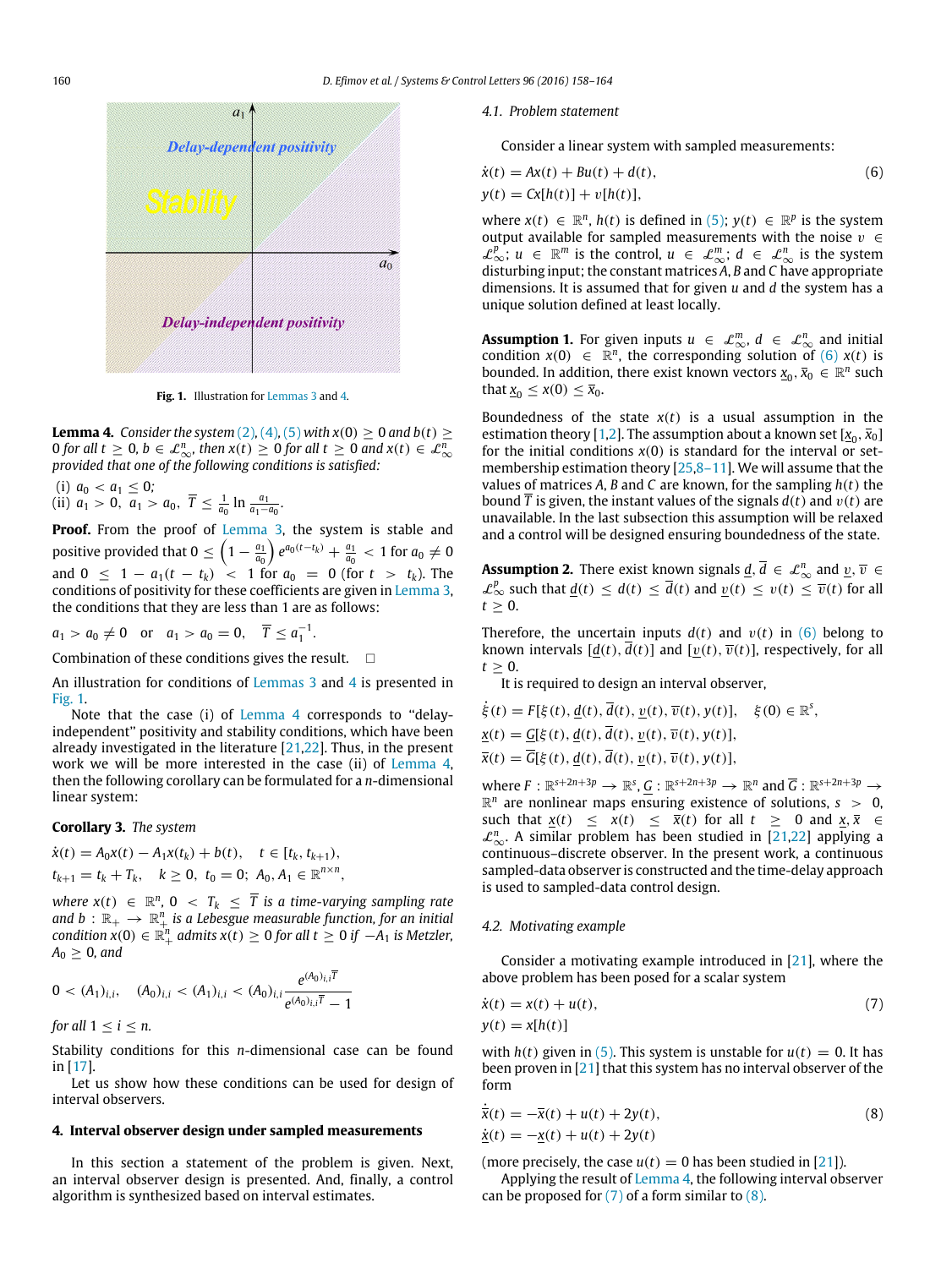<span id="page-3-0"></span>**Claim 1.** For the system [\(7\)](#page-2-4) with any initial condition  $x(0) \in [\underline{x}_0, \overline{x}_0]$ , *the system*

$$
\dot{\underline{x}}(t) = \underline{x}(t) + u(t) + a\{y(t) - \underline{x}[h(t)]\},
$$
  
\n
$$
\dot{\overline{x}}(t) = \overline{x}(t) + u(t) + a\{y(t) - \overline{x}[h(t)]\},
$$
  
\n
$$
\underline{x}(0) = \underline{x}_0, \qquad \overline{x}(0) = \overline{x}_0
$$

*is an interval observer, i.e.*  $x(t) \leq x(t) \leq \overline{x}(t)$  *for all*  $t \geq 0$ *, provided that* 1 <  $a < \frac{e^T}{\sqrt{T}}$  $\frac{e^z}{e^{\overline{T}}-1}$ .

**Proof.** Introducing the interval estimation errors  $e = x - x$  and  $\overline{e} = \overline{x} - x$ , we obtain

 $\dot{e}(t) = e(t) - ae[h(t)],$  $\dot{\overline{e}}(t) = \overline{e}(t) - a\overline{e}[h(t)].$ 

Next, it is straightforward to check that all conditions of [Lemma 4](#page-2-1) are satisfied for the equations describing the error dynamics.  $\square$ 

Therefore, for any period of sampling  $\overline{T} > 0$  there exists  $a > 1$ such that the conditions of [Claim 1](#page-3-0) are satisfied and interval estimation is possible. Restricting value of the maximal sampling *T* it is possible to ensure boundedness and asymptotic convergence of errors *e* and *e* [\[15](#page-6-14)[,16\]](#page-6-15). The results of simulation for this observer are given in Section [6.](#page-5-0)

Let us extend this idea of interval observer design to a more generic system [\(6\).](#page-2-3)

## *4.3. Interval estimation with sampled measurements*

Eq. [\(6\)](#page-2-3) can be rewritten as follows:

 $\dot{x}(t) = Ax(t) + Bu(t) - LCx[h(t)] + Ly(t) + d(t) - Lv[h(t)],$ 

where  $L \in \mathbb{R}^{n \times p}$  is an observer gain to be designed.

Any square matrix Q can be presented as  $\bar{Q} = Q^{\dagger} + Q^{\lambda}$ , where  $Q^{\dagger}$  is a diagonal matrix composed by all elements on the main diagonal of *Q*, and *Q* ≀ is formed by the rest elements of *Q* out of the main diagonal.

<span id="page-3-2"></span>**Assumption 3.** There exists an invertible matrix *S* ∈  $\mathbb{R}^{n \times n}$  such that

$$
-S LCS^{-1} = Q_1 = \begin{bmatrix} \overline{Q}_1 & 0_{l \times n-l} \\ 0_{n-l \times l} & 0_{n-l \times n-l} \end{bmatrix},
$$
  
\n
$$
SAS^{-1} = Q_0 = \begin{bmatrix} Q_{0,1} & Q_{0,2} \\ Q_{0,3} & Q_{0,4} \end{bmatrix},
$$
  
\n
$$
Q_{0,1} \in \mathbb{R}^{l \times l}, \qquad Q_{0,2} \in \mathbb{R}^{l \times n-l}, \qquad Q_{0,3} \in \mathbb{R}^{n-l \times l},
$$
  
\n
$$
Q_{0,4} \in \mathbb{R}^{n-l \times n-l}, \qquad \overline{Q}_1 = \overline{Q}_1^{\dagger} + \overline{Q}_1^{\dagger}, \qquad Q_{0,4} = Q_{0,4}^{\dagger} + Q_{0,4}^{\dagger},
$$

where  $\overline{Q}_1^{\dagger}$  = diag[ $-q_{1,1},\ldots,-q_{1,l}]$  with  $q_{1,k}$  > 0 for all  $k$  =  $1, \ldots, l, \overline{Q}_1^l \ge 0$ , and  $0 < l \le n$ .

The matrices *S* and *L* can be found as a solution of Sylvester equation [\[13\]](#page-6-16). In the new coordinates  $z = Sx = [z_1^T \ z_2^T]^T$ ,  $z_1 \in \mathbb{R}^l$ ,  $z_2 \in \mathbb{R}^{n-l}$  the system [\(6\)](#page-2-3) takes the form:

$$
\dot{z}_1(t) = \overline{Q}_0 z(t) + \overline{Q}_1 z_1[h(t)] + \Sigma_1 u(t) + \Lambda_1 y(t) + \delta_1(t),
$$
  
\n
$$
\dot{z}_2(t) = Q_{0,3} z_1(t) + Q_{0,4} z_2(t) + \Sigma_2 u(t) + \Lambda_2 y(t) + \delta_2(t),
$$
\n(9)

where  $\overline{Q}_0 = [Q_{0,1} \ Q_{0,2}]$ ,  $SB = [\Sigma_1^T \ \Sigma_2^T]^T$  and  $SL = [\Lambda_1^T \ \Lambda_2^T]^T$ are the matrices of appropriate dimensions; and the input  $\delta(t)$  =  $[\delta_1^T(t) \quad \delta_2^T(t)]^T = S\{d(t) - Lv[h(t)]\}$  with the initial condition  $z(0) = [z_1(0)^T z_2(0)^T]^T = Sx(0)$  has interval bounds

 $z_0 \leq z(0) \leq \overline{z}_0$  $\delta(t) \leq \delta(t) \leq \overline{\delta}(t) \quad \forall t \geq 0,$  where

$$
Z_0 = S^+ \underline{x}_0 - S^- \overline{x}_0, \qquad \overline{z}_0 = S^+ \overline{x}_0 - S^- \underline{x}_0,
$$
  
\n
$$
\underline{\delta}(t) = S^+ \underline{d}(t) - S^- \overline{d}(t) - (SL)^+ \overline{v}[h(t)] + (SL)^- \underline{v}[h(t)],
$$
  
\n
$$
\overline{\delta}(t) = S^+ \overline{d}(t) - S^- \underline{d}(t) - (SL)^+ \underline{v}[h(t)] + (SL)^- \overline{v}[h(t)].
$$

Then the following interval observer can be proposed for the representation [\(9\):](#page-3-1)

$$
\begin{split}\n\dot{z}_{1}(t) &= \overline{Q}_{0}^{+} \underline{z}(t) - \overline{Q}_{0} \,\overline{z}(t) + \overline{Q}_{1} \underline{z}_{1}[h(t)] \\
&+ \Sigma_{1} u(t) + \Lambda_{1} y(t) + \underline{\delta}_{1}(t), \\
\dot{\overline{z}}_{1}(t) &= \overline{Q}_{0}^{+} \overline{z}(t) - \overline{Q}_{0} \,\underline{z}(t) + \overline{Q}_{1} \overline{z}_{1}[h(t)] \\
&+ \Sigma_{1} u(t) + \Lambda_{1} y(t) + \overline{\delta}_{1}(t), \\
\dot{z}_{2}(t) &= Q_{0,3}^{+} \underline{z}_{1}(t) - Q_{0,3}^{-} \overline{z}_{1}(t) + Q_{0,4}^{+} \underline{z}_{2}(t) \\
&+ (Q_{0,4}^{+})^{+} \underline{z}_{2}(t) - (Q_{0,4}^{+})^{-} \overline{z}_{2}(t) \\
&+ \Sigma_{2} u(t) + \Lambda_{2} y(t) + \underline{\delta}_{2}(t), \\
\dot{\overline{z}}_{2}(t) &= Q_{0,3}^{+} \overline{z}_{1}(t) - Q_{0,3}^{-} \underline{z}_{1}(t) + Q_{0,4}^{+} \overline{z}_{2}(t) \\
&+ (Q_{0,4}^{+})^{+} \overline{z}_{2}(t) - (Q_{0,4}^{+})^{-} \underline{z}_{2}(t) \\
&+ \Sigma_{2} u(t) + \Lambda_{2} y(t) + \overline{\delta}_{2}(t),\n\end{split}
$$
\n(10)

<span id="page-3-3"></span>with initial conditions  $\underline{z}(0) = \underline{z}_0$ ,  $\overline{z}(0) = \overline{z}_0$  for the variables  $\underline{z}(t) = [\underline{z}_1^T(t) \ \underline{z}_2^T(t)]^T$ ,  $\overline{z}(t) = [\overline{z}_1^T(t) \ \overline{z}_2^T(t)]^T$  respectively. Finally interval estimates for the variable  $x(t)$  can be obtained using

<span id="page-3-4"></span>
$$
\underline{x}(t) = (S^{-1})^+ \underline{z}(t) - (S^{-1})^- \overline{z}(t),
$$
  
\n
$$
\overline{x}(t) = (S^{-1})^+ \overline{z}(t) - (S^{-1})^- \underline{z}(t).
$$
  
\nFor all  $k = 1, ..., l$  denote  
\n
$$
q_{0,k} = (\overline{Q}_0^+)_{k,k}.
$$
\n(11)

<span id="page-3-6"></span>**Theorem 1.** *Let [Assumptions](#page-2-6)* 1*,* [2](#page-2-7) *and [Assumption](#page-3-2)* 3 *be satisfied and*

$$
q_{0,k} \leq q_{1,k} < q_{0,k} \frac{e^{q_{0,k} \overline{T}}}{e^{q_{0,k} \overline{T}} - 1}
$$

*for all*  $k = 1, \ldots, l$ *. Then the interval observer* [\(10\)](#page-3-3), [\(11\)](#page-3-4) *for the system* [\(6\)](#page-2-3)*,* [\(5\)](#page-1-5) *admits the relations*

<span id="page-3-5"></span>
$$
\underline{x}(t) \le x(t) \le \overline{x}(t) \quad \forall t \ge 0. \tag{12}
$$

*If in addition there exist symmetric matrices*  $P \in \mathbb{R}^{2n \times 2n}$  and U  $\in$  $\mathbb{R}^{2n \times 2n}$ , and matrices X,  $X_1$ ,  $P_2$ ,  $P_3$ , R,  $Y_1$ ,  $Y_2 \in \mathbb{R}^{2n \times 2n}$  such that the *LMIs*

<span id="page-3-1"></span>
$$
\begin{bmatrix}\n\overline{T}^{-1}P + \frac{X + X^{T}}{2} & X_{1} - X \\
& \ast & \frac{X + X^{T}}{2} - [X_{1} + X_{1}^{T}]\n\end{bmatrix} \succ 0,
$$
\n
$$
\Psi_{0} \prec 0, \quad \Psi_{1} \prec 0, \quad P \succ 0, \quad U \succ 0,
$$
\n
$$
\Psi_{0} = \begin{bmatrix}\n\Omega_{11} - \frac{X + X^{T}}{2} & \Omega_{12} + \overline{T} \frac{X + X^{T}}{2} & \Omega_{13} + X - X_{1} \\
& \ast & \Omega_{22} + \overline{T}U & \Omega_{23} - \overline{T}(X - X_{1}) \\
& \ast & \ast & \Omega_{33} - \Pi\n\end{bmatrix},
$$
\n
$$
\Psi_{1} = \begin{bmatrix}\n\Omega_{11} - \frac{X + X^{T}}{2} & \Omega_{12} & \Omega_{13} + X - X_{1} & \overline{T}Y_{1}^{T} \\
& \ast & \Omega_{22} & \Omega_{23} & \overline{T}Y_{2}^{T} \\
& \ast & \ast & \Omega_{33} - \Pi & \overline{T}R^{T} \\
& \ast & \ast & \ast & -\overline{T}U\n\end{bmatrix}
$$
\n
$$
\Omega_{11} = \Phi_{0}^{T}P_{2} + P_{2}^{T}\Phi_{0} - Y_{1} - Y_{1}^{T},
$$
\n
$$
\Omega_{12} = P - P_{2}^{T} + \Phi_{0}^{T}P_{3} - Y_{2}, \quad \Omega_{13} = Y_{1}^{T} + P_{2}^{T}\Phi_{1} - R,
$$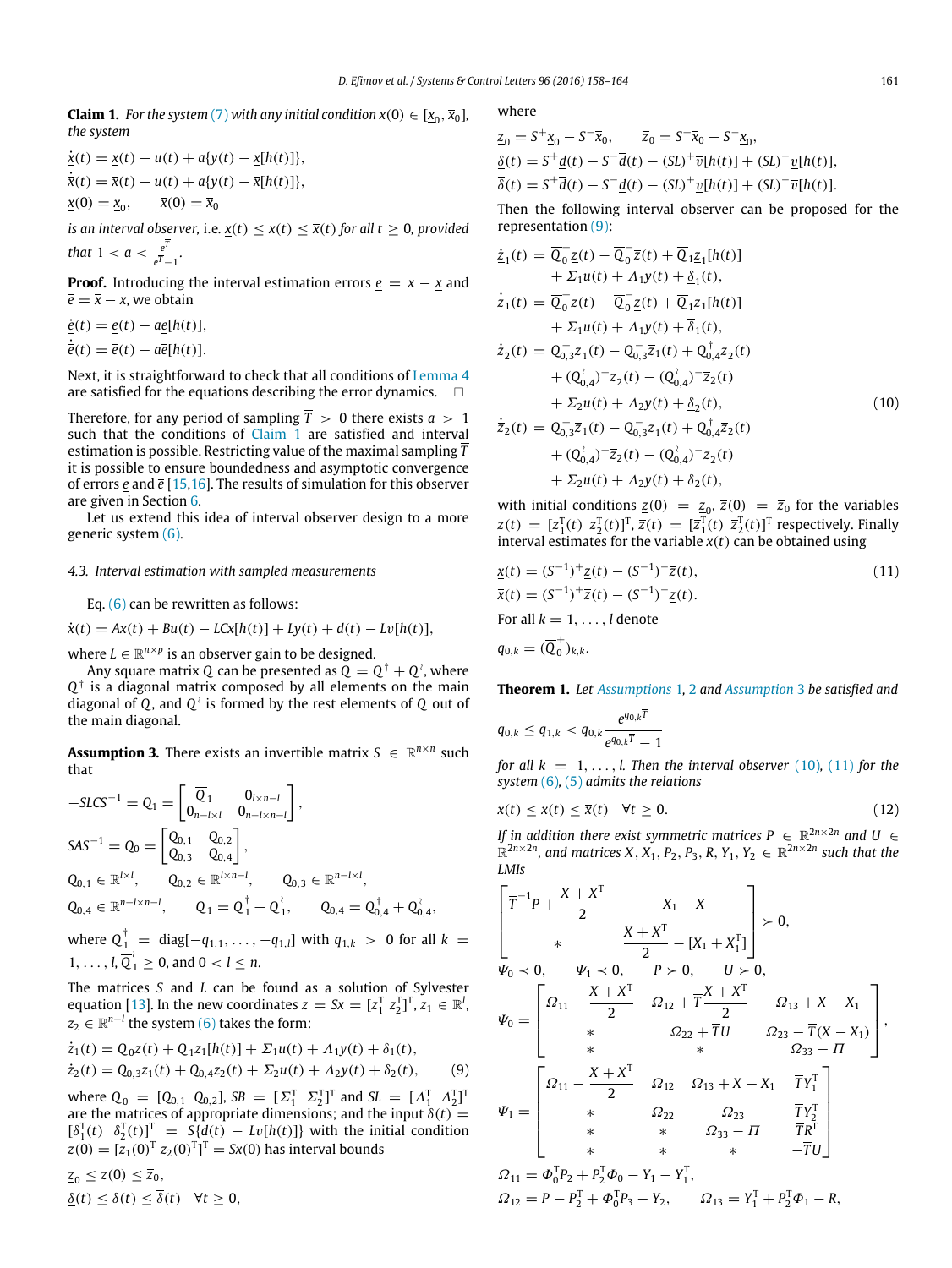,

$$
\Omega_{22} = -P_3 - P_3^{\mathrm{T}}, \qquad \Omega_{23} = Y_2^{\mathrm{T}} + P_3^{\mathrm{T}} \Phi_1,
$$
  

$$
\Omega_{33} = R + R^{\mathrm{T}}, \qquad \Pi = \frac{X + X^{\mathrm{T}} - 2(X_1 + X_1^{\mathrm{T}})}{2}
$$

*are satisfied for*

$$
\Phi_0=\begin{bmatrix}Q_{01}^+&-Q_{01}^-&Q_{02}^+&-Q_{02}^-\\-Q_{01}^-&Q_{01}^+&-Q_{02}^-&Q_{02}^+\\Q_{0,3}^+&-Q_{0,3}^-&Q_{0,4}^++(Q_{0,4}^{\lambda})^+&-(Q_{0,4}^{\lambda})^-\\-Q_{0,3}^-&Q_{0,3}^+&-(Q_{0,4}^{\lambda})^-&Q_{0,4}^++(Q_{0,4}^{\lambda})^+ \end{bmatrix}\\ \Phi_1=\begin{bmatrix} \overline{Q}_1&0_{l\times l}&0_{l\times n-l}&0_{l\times n-l}\\0_{l\times l}&\overline{Q}_1&0_{l\times n-l}&0_{l\times n-l}\\0_{n-l\times l}&0_{n-l\times n}^+&0_{n-l\times n-l}^+&0_{n-l\times n-l} \\0_{n-l\times l}&0_{n-l\times l}&0_{n-l\times n-l}&0_{n-l\times n-l} \end{bmatrix},
$$

 $T$ .

*then*  $\underline{x}, \overline{x} \in \mathcal{L}_{\infty}^n$ .

**Proof.** Introduce the interval estimation errors  $e = z - \overline{z} =$  $[e_1^T \, e_2^T]^T$  and  $\bar{e} = \bar{z} - z = [\bar{e}_1^T \, \bar{e}_2^T]^T$  for the observer [\(10\)](#page-3-3) and [\(9\):](#page-3-1)

$$
\begin{split}\n\dot{\underline{e}}_{1}(t) &= \overline{Q}_{0}^{+}\underline{e}(t) + \overline{Q}_{0}^{-}\overline{e}(t) + \overline{Q}_{1}\underline{e}_{1}[h(t)] + \delta_{1}(t) - \underline{\delta}_{1}(t), \\
\dot{\overline{e}}_{1}(t) &= \overline{Q}_{0}^{+}\overline{e}(t) + \overline{Q}_{0}^{-}\underline{e}(t) + \overline{Q}_{1}\overline{e}_{1}[h(t)] + \overline{\delta}_{1}(t) - \delta_{1}(t), \\
\dot{\underline{e}}_{2}(t) &= Q_{0,3}^{+}\underline{e}_{1}(t) + Q_{0,3}^{-}\overline{e}_{1}(t) + [Q_{0,4}^{+} + (Q_{0,4}^{+})^{+}] \underline{e}_{2}(t) \\
&\quad + (Q_{0,4}^{+})^{-}\overline{e}_{2}(t) + \delta_{2}(t) - \underline{\delta}_{2}(t), \\
\dot{\overline{e}}_{2}(t) &= Q_{0,3}^{+}\overline{e}_{1}(t) + Q_{0,3}^{-}\underline{e}_{1}(t) + [Q_{0,4}^{+} + (Q_{0,4}^{+})^{+}] \overline{e}_{2}(t) \\
&\quad + (Q_{0,4}^{+})^{-}\underline{e}_{2}(t) + \overline{\delta}_{2}(t) - \delta_{2}(t).\n\end{split}
$$

It is easy to see that positivity for the variables  $\underline{e}_1(t)$  and  $\overline{e}_1(t)$  is guaranteed by [Corollary 3,](#page-2-8) while for the variables  $\underline{e}_2(t)$  and  $\overline{e}_2(t)$ the positivity follows the fact that the matrix  $Q_{0,4}^{\dagger} + (Q_0^{\dagger})$  $\int_{0,4}^{1}$ )<sup>+</sup> is Metzler by construction and the rest terms on the right-hand side of  $\underline{\dot{e}}_2$ ,  $\dot{\overline{e}}_2$  are nonnegative provided that  $\underline{e}(t) \geq 0$  and  $\overline{e}(t) \geq 0$ . By induction, if  $\frac{e(0)}{2} \geq 0$  and  $\frac{e(0)}{2} \geq 0$ , then the relations  $e(t) \geq 0$ 0,  $\bar{e}(t) > 0$  are preserved for all  $t > 0$  [\[26\]](#page-6-17). Therefore, from [\(11\)](#page-3-4) the inclusion [\(12\)](#page-3-5) is valid.

In order to prove boundedness of  $x$ ,  $\bar{x}$  consider the system

$$
\dot{\zeta}(t) = \Phi_0 \zeta(t) + \Phi_1 \zeta [h(t)] + \Lambda y(t) + \delta(t) + \Sigma u(t),
$$
  
\n
$$
\Lambda = [\Lambda_1^T \Lambda_1^T \Lambda_2^T \Lambda_2^T]^T,
$$
  
\n
$$
\delta = [\underline{\delta}_1^T \overline{\delta}_1^T \underline{\delta}_2^T \overline{\delta}_2^T]^T,
$$
  
\n
$$
\Sigma = [\Sigma_1^T \Sigma_1^T \Sigma_2^T \Sigma_2^T]^T,
$$

where  $\zeta = \begin{bmatrix} z_1^T & \bar{z}_1^T & z_2^T & \bar{z}_2^T \end{bmatrix}^T$  and the matrices  $\Phi_0$  and  $\Phi_1$  are defined in the theorem formulation. The introduced LMIs imply stability of this system [\[15\]](#page-6-14), and boundedness of solutions for any bounded inputs.  $\Box$ 

Contrarily  $(10)$ ,  $(11)$ , the interval observer proposed in  $[22]$  has hybrid dynamics and it is more complicated.

**Remark 1.** In order to evaluate the interval estimation accuracy, the following variable can be introduced:

 $\Delta = \overline{z} - z$ ,

which characterizes the interval width obtained by the observer, and its dynamics is governed by differential equation:

$$
\dot{\Delta}(t) = Q_0 \Delta(t) + Q_1 \Delta_1[h(t)] + \overline{\delta}(t) - \underline{\delta}(t).
$$

The uncertainty interval width  $\overline{\delta}(t) - \delta(t)$  serves as the external input to this system, and its stability follows the conditions of [Theorem 1.](#page-3-6)

#### <span id="page-4-0"></span>**5. Dynamic output-feedback stabilization**

Up to now we supposed that the state  $x(t)$  and the control  $u(t)$ are already given and they are bounded. However, the interval estimates  $x(t)$ ,  $\bar{x}(t)$  can be effectively used to stabilize the uncertain system  $(6)$  [\[23\]](#page-6-10). Indeed, the interval observer  $(10)$ ,  $(11)$  guarantees interval inclusion [\(12\)](#page-3-5) for any input  $u(t)$ . If a control  $u(t)$  is designed such that both variables  $x(t)$ ,  $\overline{x}(t)$  are bounded and converge to zero, due to  $(12)$ ,  $x(t)$  will possess the same properties. Therefore, it is possible to substitute the problem of dynamic output stabilizing control design of uncertain system [\(6\)](#page-2-3) by the problem of stabilizing state feedback design for completely known observer [\(10\).](#page-3-3) In this case the observer gain *L* has to ensure positivity of the estimation errors *e*, *e* only, and boundedness of all variables can be provided by a proper control design. Therefore, the gain *L* has to ensure validity of [Assumption 3](#page-3-2) (solution of a Sylvester equation), while stability LMIs are provided by control selection.

Let us restrict our attention to the case of sampled control, *i.e.*  $u(t) = u[h(t)]$  where  $h(t)$  is defined in [\(5\).](#page-1-5) According to [\(11\),](#page-3-4) stabilization of the system in  $x(t)$ ,  $\overline{x}(t)$  coordinates follows its stabilization in the coordinates  $z(t)$ ,  $\overline{z}(t)$ , then the following feedback is appropriate due to the structure of  $(10)$ :

$$
u(t) = \underline{Kz}[h(t)] + \overline{K}\overline{z}[h(t)],\tag{13}
$$

<span id="page-4-1"></span>where  $\underline{K} \in \mathbb{R}^{m \times n}$ ,  $\overline{K} \in \mathbb{R}^{m \times n}$  are the control gains to be designed. For <u>K</u> = [<u>K<sub>1</sub> K<sub>2</sub></u>] and  $\overline{K}$  = [ $\overline{K}_1$   $\overline{K}_2$ ], where <u>K<sub>1</sub>, K<sub>2</sub>,  $\overline{K}_1$  and  $\overline{K}_2$  have</u> appropriate dimensions, [\(10\)](#page-3-3) can be rewritten as follows:

$$
\dot{\zeta}(t) = \Phi_0 \zeta(t) + \Phi_2 \zeta[h(t)] + \Lambda y(t) + \delta(t), \qquad (14)
$$

<span id="page-4-2"></span>where  $\zeta = \begin{bmatrix} z_1^T & \overline{z}_1^T & z_2^T & \overline{z}_2^T \end{bmatrix}^T$  and  $\Phi_0$  are as before,

$$
\Phi_2 = \Phi_1 + \Sigma [\underline{K}_1 \ \overline{K}_1 \ \underline{K}_2 \ \overline{K}_2].
$$

From the relations  $x(t) \leq x(t) \leq \overline{x}(t)$  we have

$$
|x_i(t)| \le \max\{|x_i(t)|, |\bar{x}_i(t)|\} \quad \forall 1 \le i \le n, |x_i(t)|^2 \le |x_i(t)|^2 + |\bar{x}_i(t)|^2 \quad \forall 1 \le i \le n, ||x(t)|| \le \sqrt{||\underline{x}(t)||^2 + ||\bar{x}(t)||^2} \le \mu \sqrt{||\underline{z}(t)||^2 + ||\bar{z}(t)||^2} \le \mu ||\zeta(t)||,
$$

where  $\mu = \sqrt{2[\|(S^{-1})^+\|^2 + \|(S^{-1})^-\|^2]}$ , then ∥*y*(*t*)∥ ≤ ∥*C*∥µ∥ζ [*h*(*t*)]∥ + ∥v[*h*(*t*)]∥,

and for stabilization of  $x(t)$ ,  $\overline{x}(t)$  (or  $\zeta(t)$ ) the signal  $y(t)$  is a kind of functional perturbation, which is globally Lipschitz with respect to *ζ* [*h*(*t*)] (with the Lipschitz gain  $\Vert$  *C*  $\Vert$  *μ*).

<span id="page-4-3"></span>**Theorem 2.** Let *[Assumptions](#page-2-7)* 2 and [3](#page-3-2) be satisfied,  $x_0 \le x(0) \le \bar{x}_0$ for some known vectors  $\underline{x}_0, \overline{x}_0 \in \mathbb{R}^n$ , and

$$
q_{0,k} \leq q_{1,k} < q_{0,k} \frac{e^{q_{0,k} \overline{T}}}{e^{q_{0,k} \overline{T}} - 1}
$$

*for all*  $k = 1, \ldots, l$ *. Then the interval observer* [\(10\)](#page-3-3)*,* [\(11\)](#page-3-4) *for the system* [\(6\)](#page-2-3)*,* [\(5\)](#page-1-5)*,* [\(13\)](#page-4-1) *admits the relations* [\(12\)](#page-3-5)*. If in addition there exist symmetric matrices*  $P \in \mathbb{R}^{2n \times 2n}$  and  $U \in \mathbb{R}^{2n \times 2n}$ , and matrices  $X, X_1, P_2, P_3, R, Y_1, Y_2 \in \mathbb{R}^{2n \times 2n}$  such that the LMIs

$$
\begin{bmatrix} \overline{T}^{-1}P + \frac{X + X^{T}}{2} & X_{1} - X \\ * & \frac{X + X^{T}}{2} - [X_{1} + X_{1}^{T}] \end{bmatrix} \succ 0,
$$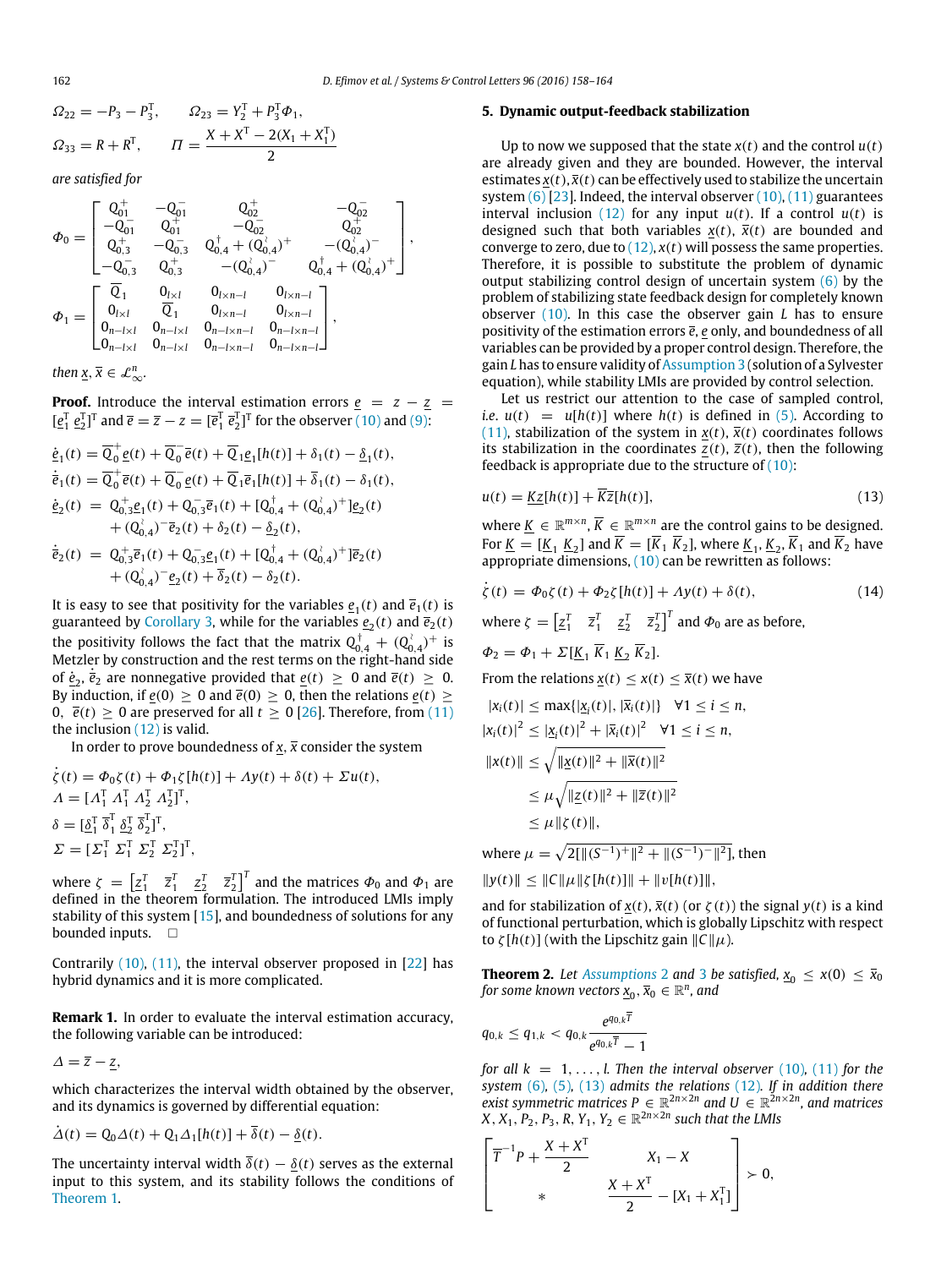$$
\begin{bmatrix}\n & P_1^T A & O_{2n \times 2n} \\
 & P_3^T A & O_{2n \times 2n} \\
 & O_{2n \times 2n} & O_{2n \times 2n} \\
 & O_{2n \times 2n} & I_{2n} \\
 & & \ddots & \ddots & \ddots \\
 & & & -\gamma^2 I_{2n} & O_{2n \times 2n} \\
 & & & \ddots & \ddots & \ddots \\
 & & & & -I_{2n}\n\end{bmatrix} \prec 0, \quad i = 0, 1,
$$
\n
$$
P > 0, \quad U > 0,
$$

*where* Ψ0*,* Ψ<sup>1</sup> *are given in the formulation of [Theorem](#page-3-6)* 1 *(the same for*  $\Omega_{11}$ ,  $\Omega_{12}$ ,  $\Omega_{22}$ ,  $\Omega_{33}$  and  $\Pi$ , while  $\Omega_{13} = Y_1^{\text{T}} + P_2^{\text{T}} \Phi_2 - R$  and  $\Omega_{23} = Y_2^{\text{T}} + P_3^{\text{T}} \Phi_2$ ), are satisfied for  $\gamma < \frac{1}{\|\mathcal{C}\| \mu}$ , then  $\mathsf{x}, \mathsf{x}, \overline{\mathsf{x}} \in \mathcal{L}_{\infty}^n$ .

**Proof.** The proof of [\(12\)](#page-3-5) is similar to [Theorem 1.](#page-3-6)

In order to prove boundedness of  $x$ ,  $\bar{x}$  note that the introduced LMIs imply internal stability of the system [\(14\)](#page-4-2) and that the  $L_2$ gain of the transfer  $y \to \zeta$  is less than  $\gamma$  [\[15\]](#page-6-14). Since  $\gamma < \frac{1}{\|C\| \mu}$ and  $||y(t)|| \le ||C||\mu||\zeta[h(t)]|| + ||v[h(t)]||$  with  $v \in \mathcal{L}_{\infty}^p$ , then by standard small-gain arguments the system [\(14\)](#page-4-2) is asymptotically stable for  $\delta = 0$  and it has bounded trajectories for any bounded input  $\delta$ .  $\Box$ 

The main advantage of [Theorem 2](#page-4-3) with respect to [Theorem 1](#page-3-6) is that its conditions are decoupled: the observer gain *L* ensures positivity of the estimation error dynamics, while the control gains *K*, *K* guarantee stability.

**Remark 2.** Feasibility of LMIs presented in [Theorems 1](#page-3-6) and [2](#page-4-3) is discussed in [\[17\]](#page-6-12), for instance, if the corresponding continuoustime system is exponentially stable, then the LMIs are feasible for small enough  $\bar{T}$ .

**Remark 3.** From the relation  $||x|| \le \mu ||\zeta||$  and the fact that under the conditions of [Theorem 2](#page-4-3) the  $L_2$  gain of the transfer  $y \to \zeta$  is less than  $\gamma$ , we obtain that the  $L_2$  gain of the transfer  $y \rightarrow x$  is less than  $\mu\gamma<\Vert C\Vert^{-1}$ . Thus, if there is an additive disturbance acting in [\(6\)](#page-2-3) through the gain *L*, then the control [\(13\)](#page-4-1) ensures *L*<sub>2</sub> gain with respect to that disturbance less than  $||C||^{-1}$ . Following the idea of  $[17]$  (see Section 5.1), the controller gains *K* and  $\overline{K}$  may be found from the LMIs of [Theorem 2](#page-4-3) assuming  $P_3 = \varepsilon P_2$ , and multiplying by diag $\{P_2^{-1}, \ldots, P_2^{-1}I_{2n}, I_{2n}\}$  from the right and its transpose from the left the second LMI of [Theorem 2,](#page-4-3) and by  $\operatorname{diag}\{P_2^{-1},P_2^{-1}\}$  and its transpose from the left the first LMI of the theorem.

Let us demonstrate efficiency of the developed approach for interval control and output stabilization on examples.

## <span id="page-5-0"></span>**6. Examples**

#### *6.1. Observer and control for the motivating example*

The system  $(7)$  is an example of  $(6)$  for  $n = 1$ 

$$
\dot{x}(t) = x(t) + u(t) + d(t), \qquad y(t) = x[h(t)] + v[h(t)],
$$

where *d*(*t*) ∈ [-0.1, 0.1] (for simulation *d*(*t*) = 0.1 cos(3*t*)),  $v(t)$  ∈ [-0.1, 0.1] (for simulation  $v(t)$  = 0.1 sin(5*t*)) and  $T_k$  =  $\frac{T}{2}(1 + \sin^2(0.5t_k))$  with  $\overline{T} = 0.35$ . Then select:

$$
L = 1.4, \qquad \underline{K} = -3, \qquad \overline{K} = -3
$$

and assume that  $||x_0|| \leq 5$ . The interval observer [\(10\)](#page-3-3) takes a form similar to one given in [Claim 1](#page-3-0)

$$
\begin{aligned}\n\dot{\underline{x}}(t) &= \underline{x}(t) + u(t) + \underline{d}(t) + L\{y(t) - \underline{x}[h(t)]\}, \\
\dot{\overline{x}}(t) &= \overline{x}(t) + u(t) + \overline{d}(t) + L\{y(t) - \overline{x}[h(t)]\}, \\
\underline{x}(0) &= \underline{x}_0, \qquad \overline{x}(0) = \overline{x}_0.\n\end{aligned} \tag{15}
$$

<span id="page-5-1"></span>

**Fig. 2.** The results of simulation for the motivating example. (For interpretation of the references to color in this figure legend, the reader is referred to the web version of this article.)

The results of simulation are shown in [Fig. 2.](#page-5-1) The red solid curve represents a trajectory of the system, the blue and green dash–dot lines correspond to the interval estimates  $x(t)$  and  $\overline{x}(t)$  generated by the observer.

In order to evaluate accuracy of the proposed interval observer and its relation with the maximum sampling period  $\overline{T}$ , introduce the variable  $\delta(t) = \overline{x}(t) - x(t)$ , which represents the size of the estimated interval and characterizes precision of the interval observer. Then

$$
\dot{\delta}(t) = \delta(t) - L\delta[h(t)] + [\overline{d}(t) - \underline{d}(t)].
$$

Using the condition (ii) of [Lemma 4](#page-2-1) we obtain for  $a_0 = 1$  and  $a_1 = L$ the following restrictions on values of *L* and  $\overline{T}$  ensuring stability  $\int f \delta$ 

$$
L>1, \quad \overline{T}\leq \ln\frac{L}{L-1}.
$$

Increasing values of *L* enlarges stability margins of the system and, at the same time, decreases the maximum admissible sampling period  $\overline{T}$ . Thus, for higher values of *L* a better accuracy  $\|\overline{x} - x\|$ should be obtained with the price of a faster sampling. To confirm this hypothesis the results of this system simulation are shown in [Fig. 3](#page-6-18) for  $d(t) - \underline{d}(t) = 1$ , three different values of sampling  $({\overline{T}}$  ∈ {0.231, 0.347, 0.555}) and two values of *L* (solid lines for  $L = 2$  and dash lines for  $L = 1.5$ ). According to results presented in [Fig. 3,](#page-6-18) the interval estimation accuracy is independent in *T* and predefined by the value of *L* for [\(15\).](#page-5-2)

## *6.2. A pendulum example*

Consider an example of  $(6)$  for  $n = 2$  from [\[22\]](#page-6-9)

$$
A = \begin{bmatrix} 0 & 1 \\ -1 & 0 \end{bmatrix}, \qquad B = \begin{bmatrix} 0 \\ 1 \end{bmatrix}, \qquad d(t) = \delta \begin{bmatrix} \sin(t) \\ \cos(2t) \end{bmatrix},
$$
  

$$
C = \begin{bmatrix} 1 & 0 \end{bmatrix}, \qquad v(t) = V \sin(5t), \qquad \overline{T} = 0.1,
$$

where  $\delta > 0$  and  $V > 0$  are the upper bounds of d and v available for designer. Thus, [Assumption 2](#page-2-7) is satisfied for:

$$
\underline{d}(t) = -\begin{bmatrix} \delta \\ \delta \end{bmatrix}, \quad \overline{d}(t) = -\underline{d}(t),
$$

$$
\overline{v}(t) = -v(t) = V.
$$

Take  $||x_{10}|| \le 10$ ,  $||x_{20}|| \le 10$ . For  $L = [4 \ 4]^T$  and

$$
S = \begin{bmatrix} \sqrt{2} & 0 \\ -1 & 1 \end{bmatrix}
$$

<span id="page-5-2"></span>the conditions of [Assumption 3](#page-3-2) are verified. The LMIs of [Theorem 1](#page-3-6) are satisfied for the given value of  $\overline{T}$ , the conditions of [Theorem 2](#page-4-3) are also satisfied for

$$
\underline{K} = -\frac{1}{8}[1\ 1], \qquad \overline{K} = -\frac{1}{16}[1\ 1].
$$